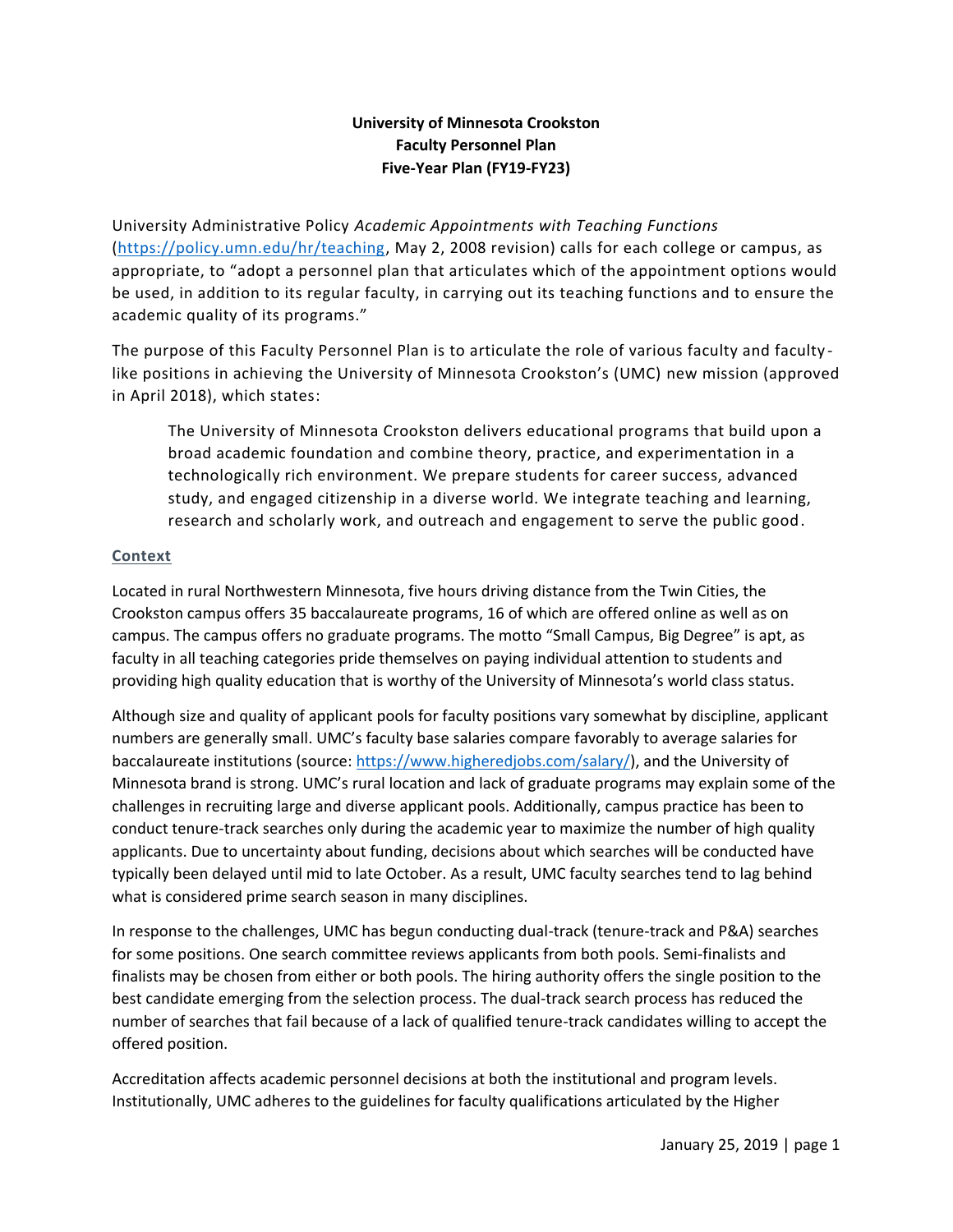Learning Commission (HLC; [http://download.hlcommission.org/FacultyGuidelines\\_2016\\_OPB.pdf\)](http://download.hlcommission.org/FacultyGuidelines_2016_OPB.pdf). In general, these guidelines establish the master's degree as the minimum degree qualification for faculty teaching at the baccalaureate level. If the master's degree is not in the primary teaching field, the faculty member must have at least 18 graduate credits in the teaching field.

Programs in Early Childhood Education, Elementary Education, Criminal Justice, and Health Management are currently certified by agencies of the State of Minnesota. The certifying agencies specify experience and/or licensure requirements for teaching and coordinating the academic programs, which must be met in addition to qualifications required by HLC. Software Engineering and all programs in the Business Department are also actively engaged in seeking external programmatic accreditation. The Health Management program hosted a site visit in October 2018 as part of its application for national-level program accreditation. Additional certification requirements apply to programs in Natural Sciences and Agricultural Aviation among others. Over time, these types of program-level certification/accreditation bodies will likely have an impact academic personnel decisions in a range of disciplines including, but not limited to those specified here.

As a small campus, hiring decisions at UMC must also be highly sensitive to enrollment trends and programmatic demands. UMC's geographic location can also complicate the ability of departments to hire qualified part-time instructors to respond to shifting enrollments, especially for on-campus programs.

### **Personnel Categories**

UMC's academic appointments with teaching functions include:

- **Regular faculty** (tenured and tenure-track)
- **Term** (non-tenure track; referred to as contract faculty by the University Administrative Policy)
- **Academic staff** (commonly referred to at UMC as professional and administrative [P&A] faculty; referred to as academic professional positions by the University Administrative Policy)
- **Adjunct**

Roles, percentages of classes taught, qualifications and selection process, mentoring and professional development opportunities, review processes, and career advancement opportunities for each of the utilized categories are summarized in Table 1.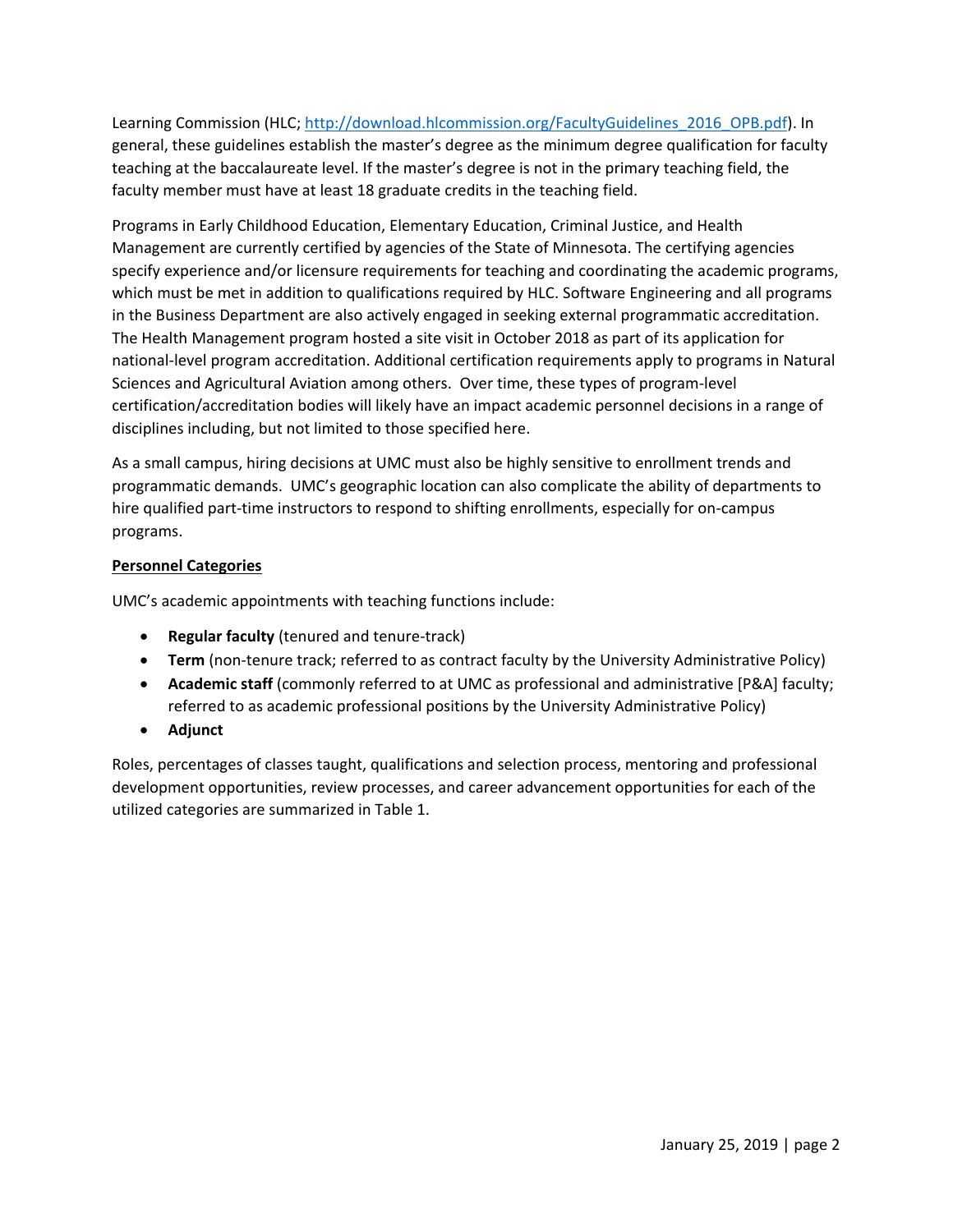## **Table 1. Summary of Faculty Types**

| <b>Characteristics</b>      | <b>Regular Faculty</b>                                                                                                                                                                                                                                                                                                                          | <b>Term Faculty</b>                                                                                                              | <b>Academic Staff</b>                                                                                                                                                                                                                                                                                                                                     | Adjunct                                                                                                                                        |
|-----------------------------|-------------------------------------------------------------------------------------------------------------------------------------------------------------------------------------------------------------------------------------------------------------------------------------------------------------------------------------------------|----------------------------------------------------------------------------------------------------------------------------------|-----------------------------------------------------------------------------------------------------------------------------------------------------------------------------------------------------------------------------------------------------------------------------------------------------------------------------------------------------------|------------------------------------------------------------------------------------------------------------------------------------------------|
| Roles                       | Teaching, research, service                                                                                                                                                                                                                                                                                                                     | Teaching, service                                                                                                                | Teaching, service, may<br>conduct research                                                                                                                                                                                                                                                                                                                | Teaching                                                                                                                                       |
| <b>Teaching Load</b>        | 24 credits before reaching<br>overload                                                                                                                                                                                                                                                                                                          | 24 credits before reaching<br>overload                                                                                           | 30 credits before reaching<br>overload                                                                                                                                                                                                                                                                                                                    | 9-credit cap preferred                                                                                                                         |
| FTE (2017-18)               | 33.60                                                                                                                                                                                                                                                                                                                                           | 2.00                                                                                                                             | 27.75                                                                                                                                                                                                                                                                                                                                                     | 20.76                                                                                                                                          |
| Qualifications              | Terminal degree in hand or<br>ABD with completion<br>required within one year                                                                                                                                                                                                                                                                   | Master's degree in field or<br>master's degree with<br>minimum of 18 in-field<br>credits required. Terminal<br>degree preferred. | Master's degree in field or<br>master's degree with<br>minimum of 18 in-field<br>credits required. Terminal<br>degree preferred.                                                                                                                                                                                                                          | Master's degree in field or<br>master's degree with<br>minimum of 18 in-field<br>credits required.                                             |
| Selection<br><b>Process</b> | Committee comprised of<br>regular, term, and/or<br>academic staff and chaired by<br>tenured faculty member.<br>Process is paper review,<br>technology-mediated<br>interview of semi-finalists,<br>on-campus interviews that<br>include teaching and research<br>presentations, reference<br>checks. Hiring decision made<br>by department head. | No longer hiring in this<br>appointment type                                                                                     | Committee comprised of<br>regular, term, and/or<br>academic staff and chaired by<br>tenured faculty member or<br>academic staff. Process is<br>paper review, technology-<br>mediated interview of semi-<br>finalists, on-campus<br>interviews that include<br>teaching presentations,<br>reference checks. Hiring<br>decision made by department<br>head. | Department head and faculty<br>with discipline expertise<br>conduct paper review and<br>interview. Hiring decision<br>made by department head. |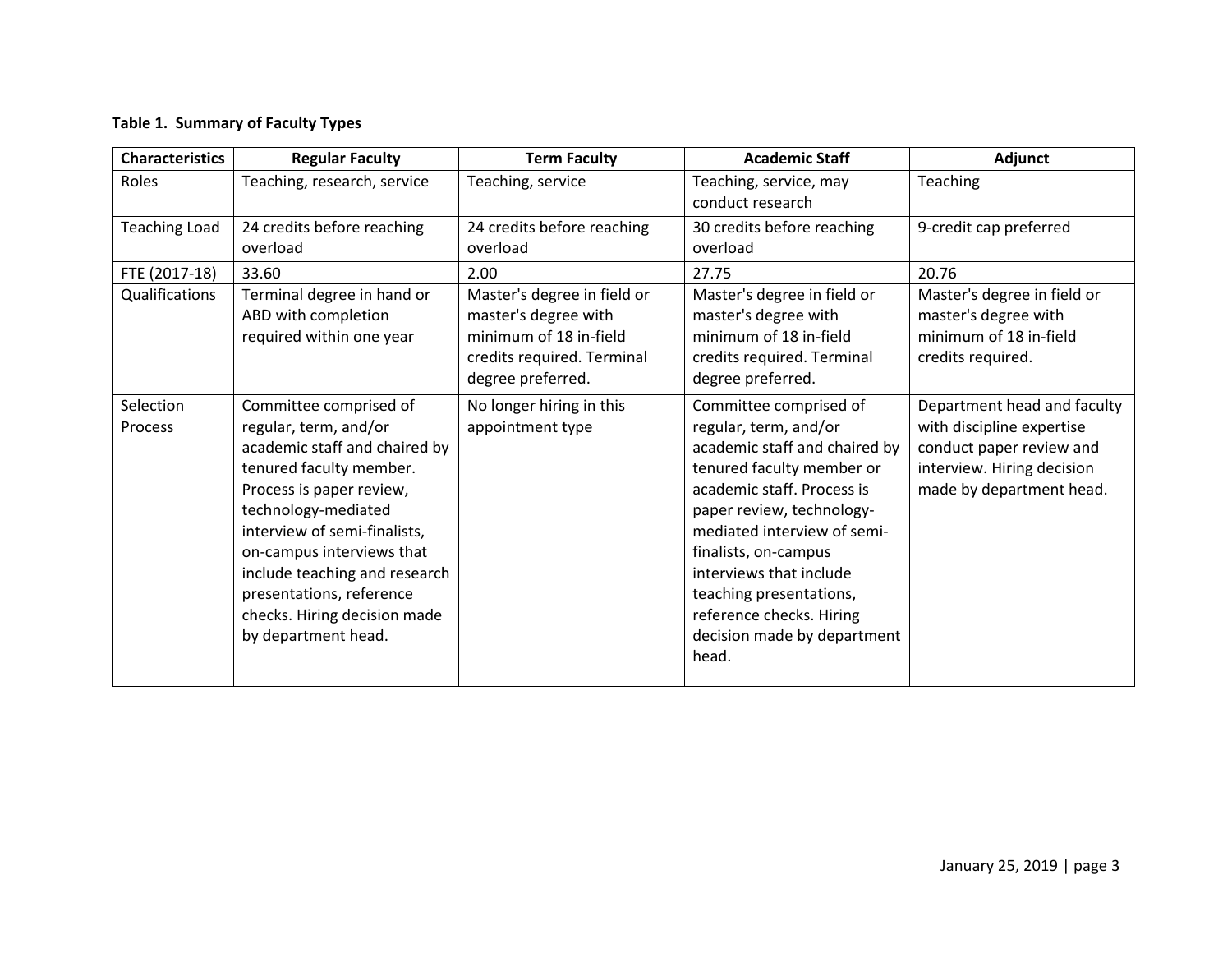| Mentoring &<br>Professional<br>Development<br>Opportunities               | Assigned "buddy," formal<br>onboarding for new TT<br>faculty, department head and<br>senior faculty mentoring for<br>regular faculty, four-year<br>review for associate<br>professors, professional<br>development day in fall and<br>in spring, consultation with<br>David Langley (CEI),<br>professional development<br>funding from department and<br><b>Faculty Assembly</b> | Professional development<br>day in fall and in spring,<br>consultation with David<br>Langley (CEI), professional<br>development funding from<br>department and Faculty<br>Assembly | Assigned "buddy" and formal<br>onboarding for new P&A for<br>new academic staff,<br>department head and senior<br>faculty mentoring,<br>professional development<br>day in fall and in spring,<br>consultation with David<br>Langley (CEI), professional<br>development funding from<br>department and Faculty<br>Assembly | Professional development<br>day in fall and in spring,<br>Canvas web site designed<br>specifically to support<br>adjunct faculty, department<br>head and lead faculty<br>member mentoring |
|---------------------------------------------------------------------------|----------------------------------------------------------------------------------------------------------------------------------------------------------------------------------------------------------------------------------------------------------------------------------------------------------------------------------------------------------------------------------|------------------------------------------------------------------------------------------------------------------------------------------------------------------------------------|----------------------------------------------------------------------------------------------------------------------------------------------------------------------------------------------------------------------------------------------------------------------------------------------------------------------------|-------------------------------------------------------------------------------------------------------------------------------------------------------------------------------------------|
| Review<br>Processes                                                       | <b>Promotion and Tenure</b><br>annual appraisal, tenure<br>and/or promotion review,<br>four-year review for associate<br>professors; Annual<br>Accomplishment and<br>Evaluation                                                                                                                                                                                                  | Annual Accomplishment and<br>Evaluation                                                                                                                                            | Annual Accomplishment and<br>Evaluation                                                                                                                                                                                                                                                                                    | Department head review of<br>term SRT results                                                                                                                                             |
| Advancement<br>Opportunities                                              | May progress through the<br>ranks to full professor                                                                                                                                                                                                                                                                                                                              | None                                                                                                                                                                               | Proposed new career ladder<br>will allow for progression to<br>senior level as teaching<br>specialist or lecturer                                                                                                                                                                                                          | None                                                                                                                                                                                      |
| Changes<br>Anticipated in<br>Use of<br>Category in<br><b>Next 5 Years</b> | Dependent on funding and<br>recruitment success, plan to<br>increase FTE of regular<br>faculty                                                                                                                                                                                                                                                                                   | No hires anticipated in this<br>category                                                                                                                                           | Dependent on funding, plan<br>to convert select P&A<br>positions to tenure-track as<br>current academic staff retire,<br>resign, or achieve terminal<br>degrees; academic staff FTE<br>to remain steady or diminish<br>as positions are converted                                                                          | Will continue to hire adjunct<br>faculty as needed                                                                                                                                        |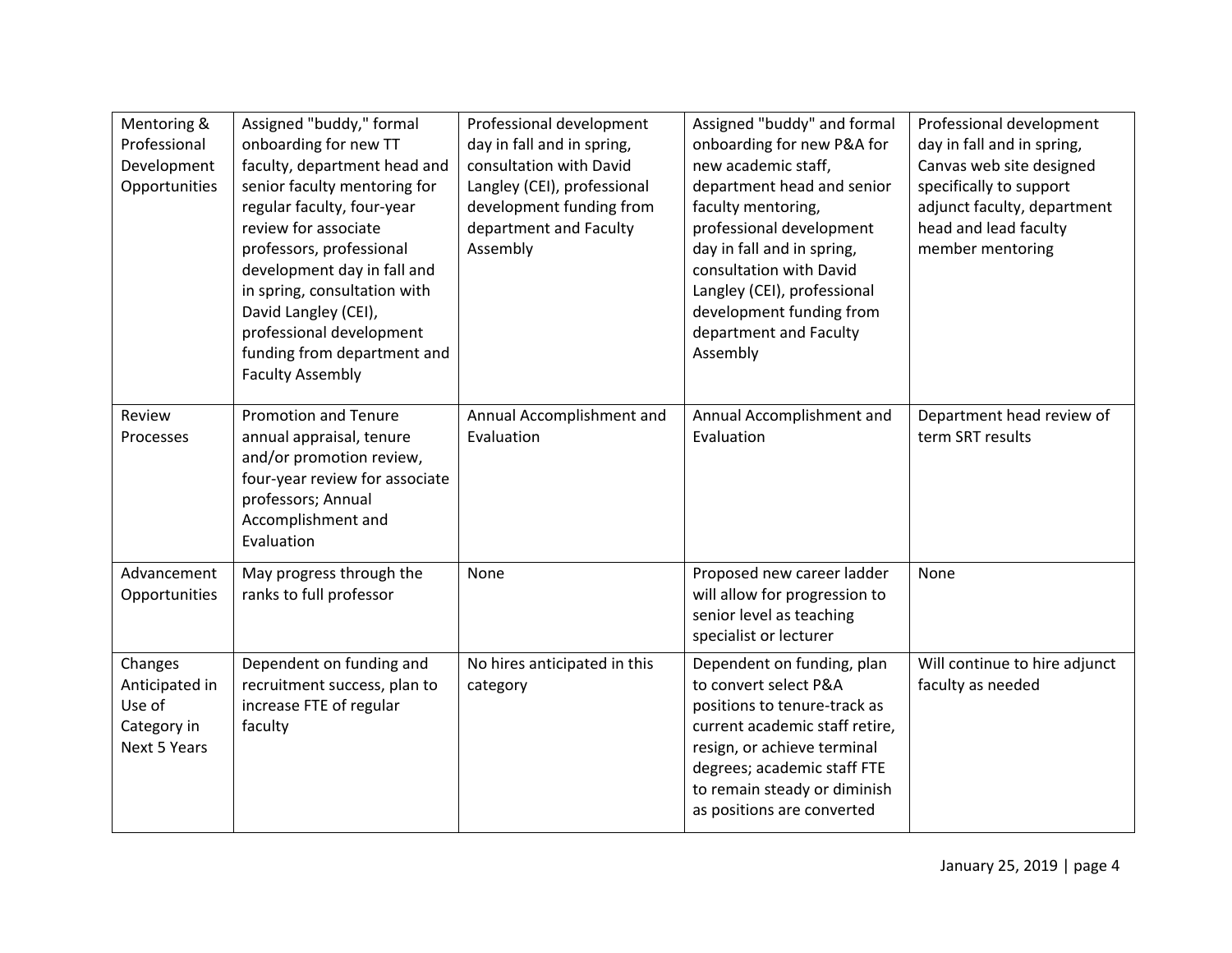### **Supplemental Plan**

University Administrative Policy *Academic Appointments with Teaching Functions* [\(https://policy.umn.edu/hr/teaching,](https://policy.umn.edu/hr/teaching) May 2, 2008 revision) requires that supplemental plans be added to collegiate personnel plans "for any unit in which the number of FTE contract [term] faculty…plus the number of FTE academic professional positions [academic staff]…exceeds 25% of the FTE tenured and tenure-track faculty." Given its mission, character, and size, the University of Minnesota Crookston aims to maintain a 1 to 1 ratio between regular faculty and combined term and academic staff faculty. Further, though not prescribed by the *Academic Appointments with Teaching Functions* policy, UMC aims to maintain a 2 to 1 ratio between credits taught by full-time faculty and those taught by part-time adjunct instructors. UMC offers only the baccalaureate degree, so all categories of academic appointments teach at the baccalaureate level. Dependent on academic degree (terminal or non-terminal) and student demand for courses, people in any of the academic appointment categories may teach at the 1000, 2000, 3000, or 4000 level. Most faculty teach both on-campus and online courses.

Current full-time faculty equivalencies<sup>1</sup> (FTE) for the categories of regular faculty, term faculty, and academic staff varies by academic department as summarized in Table 2.

|                                 | <b>Regular Faculty</b> |         | <b>Term Faculty</b> |         | <b>Academic Staff</b> |         |
|---------------------------------|------------------------|---------|---------------------|---------|-----------------------|---------|
| <b>Academic Department</b>      | N                      | % of FT | N                   | % of FT | N                     | % of FT |
| Agriculture & Natural Resources | 7.60                   | 43.8%   | 2.00                | 11.5%   | 7.75                  | 44.7%   |
| <b>Business</b>                 | 6.00                   | 40.0%   | 0.00                | $0.0\%$ | 9.00                  | 60.0%   |
| Liberal Arts & Education        | 8.75                   | 55.6%   | 0.00                | $0.0\%$ | 7.00                  | 44.4%   |
| Math, Science, & Technology     | 11.25                  | 73.8%   | 0.00                | $0.0\%$ | 4.00                  | 26.2%   |
| <b>Campus Total</b>             | 33.60                  | 53.0%   | 2.00                | 3.2%    | 27.75                 | 43.8%   |

#### **Table 2. Full-Time Faculty FTE by Department**

Extrapolating from Table 1, the ratio of regular faculty to combined term faculty and academic staff across campus is 1.13 to 1.00, which is above the 1 to 1 target ratio. However, the ratio tips slightly in the opposite direction for the Agriculture and Natural Resources Department (0.78 to 1.00) and more significantly so for the Business Department (0.67 to 1.00). Assuming no retirements or departures and no new full-time academic staff hires, achieving a minimum of a 1 to 1 ratio in each department would require 2.0 tenure-track hires in the Agriculture and Natural Resources Department and 3.0 tenure-track hires in the Business Department.

To address the second component of UMC targets, Table 3 breaks down the total number of credit units delivered by regular and term faculty, full-time academic staff, and part-time adjunct instructors.

 $\overline{a}$ 

<sup>&</sup>lt;sup>1</sup> All data are effective as of the beginning of the 2018-19 academic year